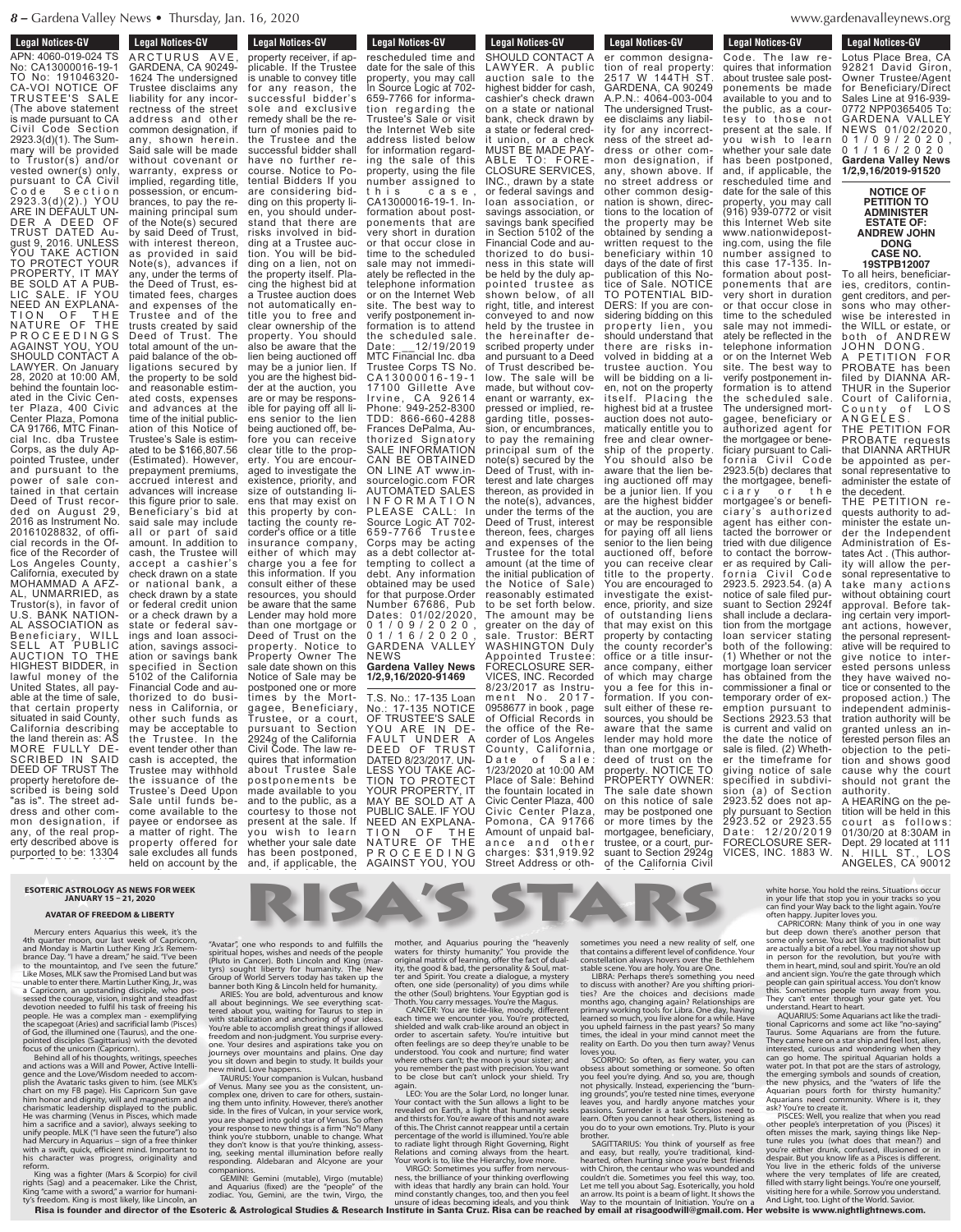$e^{i\omega}$ s are available for a value  $e^{i\omega}$  $\sum_{i=1}^{n}$ www.gardenavalley  $\ldots$   $\ldots$   $\ldots$   $\ldots$   $\ldots$   $\ldots$   $\ldots$   $\ldots$   $\ldots$   $\ldots$   $\ldots$   $\ldots$   $\ldots$   $\ldots$   $\ldots$   $\ldots$   $\ldots$   $\ldots$   $\ldots$   $\ldots$   $\ldots$   $\ldots$   $\ldots$   $\ldots$   $\ldots$   $\ldots$   $\ldots$   $\ldots$   $\ldots$   $\ldots$   $\ldots$   $\ldots$   $\ldots$   $\ldots$   $\ldots$   $\ldots$   $\ldots$ 

# **Legal Notices-GV**

Legal Nutles-GV IF YOU OBJECT to the granting of the petition, you should appear at the hearing and state your objections or file written objections with the court before the hearing. Your appearance may be in person or by your attorney.

IF YOU ARE A CRED-ITOR or a contingent creditor of the decedent, you must file your claim with the court and mail a copy to the personal representative appointed by the court within the later of either (1) four months from the date of first issuance of letters to a general personal representative, as defined in section 58(b) of the California Probate Code, or (2) 60 days from the date of mailing or personal delivery to you of a notice under section 9052 of the California Probate Code.

Other California statutes and legal authority may affect your rights as a creditor. You may want to consult with an attorney knowledgeable in California law.

90012.

YOU MAY EXAMINE the file kept by the court. If you are a person interested in the estate, you may file with the court a Request for Special Notice (form DE-154) of the filing of an inventory and appraisal of estate assets or of any petition or account as provided in Probate Code section 1250. A Request for Special Notice form is available from the court

clerk. Attorney for Petitioner<br>DONNA SHIOY DONNA SHIOYA<br>ESQ - SBN 199711 - SBN 199711 LIFEPATH LAW, APC 225 30TH STREET, STE. 300 SACRAMENTO CA 95816 1/9, 1/16, 1/23/20

**CNS-3328623# GARDENA VALLEY NEWS 1/9,16,23/2020-91805**

## **NOTICE OF PETITION TO ADMINISTER ESTATE OF RAYMOND DUANE MOHL**

Case No. 1 9 S T P B 1 1 9 7 1 To all heirs, beneficiaries, creditors, contingent creditors, and persons who may other-<br>wise be interested in be interested in the will or estate, or both, of RAYMOND DUANE MOHL A PETITION FOR PROBATE has been filed by Christopher Raymond Mohl in the Superior Court of California, County of LOS ANGELES. THE PETITION FOR PROBATE requests

that Christopher Raymond Mohl be appointed as personal representative to administer the estate of the decedent.

THE PETITION requests the decedent's will and codicils, if any, be admitted to probate. The will and any codicils are available for examination in the file kept by the court.

THE PETITION re-

**Legal Notices-GV ADMINISTER** sons who may otherwise be interested in the WILL or estate, or both of BARBARA L. BANKS AKA BAR-BARA LYNN BANKS. A PETITION FOR **Legal Notices-GV Legal Nutiles-GV** quests authority to administer the estate under the Independent Administration of Estates Act. (This authority will allow the personal representative to take many actions without obtaining court approval. Before taking certain very important actions, however the personal representative will be required to give notice to interested persons unless they have waived notice or consented to the proposed action.) The independent administration authority will be granted unless an interested person files an objection to the petition and shows good cause why the court should not grant the authority. A HEARING on the petition will be held on Feb. 10, 2020 at

PROBATE has been filed by NICHOLAS STOKES in the Superior Court of California, County of LOS A N G E L E S . THE PETITION FOR PROBATE requests that NICHOLAS STOKES be appointed as personal representative to administer the estate of the decedent. THE PETITION requests authority to administer the estate under the Independent Administration of Estates Act . (This authority will allow the personal representative to take many actions without obtaining court approval. Before taking certain very important actions, however, the personal representative will be required to give notice to interested persons unless they have waived notice or consented to the proposed action.) The independent administration authority will be granted unless an interested person files an objection to the peti-8:30AM in Dept. No. 11 located at 111 N. Hill St., Los Angeles, CA YOU OBJECT to the granting of the petition, you should appear at the hearing and state your objections or file written objections with the court before the hearing. Your appearance may be in person or by your attorney. IF YOU ARE A CRED-ITOR or a contingent creditor of the decedent, you must file your claim with the court and mail a copy to the personal representative appointed by

tion and shows good cause why the court should not grant the authority. A HEARING on the petition will be held in this court as follows: 02/05/20 at 8:30AM in Dept. 5 located at 111 N. HILL ST., LOS ANGELES, CA 90012 IF YOU OBJECT to the granting of the petition, you should appear at the hearing and state your objections or file written objections with the court before the the court within the later of either (1) four months from the date of first issuance of letters to a general personal representative, as defined in section 58(b) of the California Probate Code, or (2) 60 days from the date of mailing or personal delivery to you of a notice under section 9052 of the California Probate Code. Other California statutes and legal author-

hearing. Your appearance may be in person or by your attorney. IF YOU ARE A CRED-ITOR or a contingent creditor of the decedent, you must file your claim with the court and mail a copy to the personal representative appointed by the court within the later of either (1) four months from the date of first issuance of letters to a general personal representative, as defined in section 58(b) of the California Probate Code, or (2) 60 days from the date of mailing or personal delivery to you of a notice under section 9052 of the California Proity may affect your rights as a creditor. You may want to consult with an attorney knowledgeable in California law. YOU MAY EXAMINE the file kept by the court. If you are a person interested in the estate, you may file with the court a Re-quest for Special No-tice (form DE-154) of the filing of an inventory and appraisal of estate assets or of any petition or account as provided in Probate Code section 1250. Request for Special Notice form is available from the court clerk. **Attorney for petition-**

**DIANE WALDER D I A N E W A L D E R G R O O M E S E S Q** 8 0 5 5 W MANCHESTER BLVD STE 310

bate Code.

fornia law.

Other California statutes and legal authority may affect your rights as a creditor. You may want to consult with an attorney knowledgeable in Cali-

YOU MAY EXAMINE the file kept by the court. If you are a person interested in the estate, you may file with the court a Request for Special Notice (form DE-154) of the filing of an invent-

PLAYA DEL REY CA 90293 CN966811 MOHL Jan

9,16,23, 2020 **Gardena Valley News 1/9,16,23/2020-91818**

> **NOTICE OF PETITION TO ADMINISTER ESTATE OF: BARBARA L. BANKS**

**Legal Notices-GV** Legal Nutles-GV the filing of an inventory and appraisal of estate assets or of any petition or account as provided in Probate Code section 1250. A Request for Special Notice form is avail-**BARBARA L. BANKS AKA BARBARA LYNN 20STPB00017** To all heirs, beneficiaries, creditors, contingent creditors, and per-

**ESTATE OF:**

**BANKS CASE NO.**

> able from the court clerk. Attorney for Petitioner RAVEN C. VILTZ, ESQ. - SBN 198904 LAW OFFICE OF RAVEN C. VILTZ 110 SOUTH LA BREA AVENUE, SUITE 240 INGLEWOOD CA 9 0 3 0 1 1/9, 1/16, 1/23/20 **CNS-3329263# GARDENA VALLEY NEWS**

**Gardena Valley News 1/9,16,23/2020-91845**

**NOTICE OF PETITION TO ADMINISTER ESTATE OF: DOROTHY J. BANKS AKA DOROTHY JEAN**

**BANKS CASE NO.**

**20STPB00018** To all heirs, beneficiaries, creditors, contingent creditors, and persons who may otherwise be interested in the WILL or estate, or both of DOROTHY J. B A N K S A K A DOROTHY JEAN

BANKS.<br>A PETITION FOR A PETITION FOR PROBATE has been filed by DOUGLAS A. BANKS in the Superior Court of California, County of LOS A N G E L E S . THE PETITION FOR PROBATE requests that DOUGLAS A. BANKS be appointed as personal representative to administer the estate of the decedent. THE PETITION requests authority to administer the estate under the Independent Administration of Estates Act . (This authority will allow the personal representative to take many actions without obtaining court approval. Before taking certain very important actions, however, the personal representative will be required to give notice to interested persons unless they have waived notice or consented to the proposed action.) The independent administration authority will be granted unless an in-terested person files an objection to the petition and shows good cause why the court should not grant the authority.

A HEARING on the petition will be held in this court as follows: 02/05/20 at 8:30AM in Dept. 5 located at 111 N. HILL ST., LOS ANGELES, CA 90012 IF YOU OBJECT to the granting of the petition, you should appear at the hearing and state your objections or file written objections with the court before the hearing. Your appearance may be in person or by your attorney. IF YOU ARE A CRED-ITOR or a contingent creditor of the decedent, you must file

your claim with the court and mail a copy<br>to the personal repres-

**Legal Notices-GV Legal Nutries-GV** the court within the later of either (1) four months from the date of first issuance of letters to a general personal representative, as defined in section 58(b) of the California Probate Code, or (2) 60 days from the date of mailing or personal delivery to you of a notice under section 9052 of the California Probate Code. Other California stat-

utes and legal authority may affect your rights as a creditor. You may want to consult with an attorney knowledgeable in California law. YOU MAY EXAMINE

the file kept by the court. If you are a person interested in the estate, you may file with the court a Request for Special Notice (form DE-154) of the filing of an inventory and appraisal of estate assets or of any petition or account as provided in Probate Code section 1250. A Request for Special Notice form is available from the court

clerk. Attorney for Petitioner RAVEN C. VILTZ, ESQ. - SBN 198904 LAW OFFICE OF RAVEN C. VILTZ 110 SOUTH LA BREA AVENUE, SUITE 240

INGLEWOOD CA 9 0 3 0 1 1/9, 1/16, 1/23/20 **CNS-3329261# GARDENA VALLEY**

**NEWS Gardena Valley News 1/9,16,23/2020-91846**

NOTICE OF TRUST-EE'S SALE Trustee Sale No. : 00000006226294 Title Order No.: 160259161 FHA/VA/PMI No.: AT-TENTION RECORD-ER: THE FOLLOW-ING REFERENCE TO AN ATTACHED SUM-MARY APPLIES ONLY T O C O P I E S PROVIDED TO THE TRUSTOR, NOT TO THIS RECORDED ORIGINAL NOTICE. NOTE: THERE IS A SUMMARY OF THE INFORMATION IN THIS DOCUMENT AT-TACHED. YOU ARE IN DEFAULT UNDER A DEED OF TRUST, DATED 10/13/2006. UNLESS YOU TAKE ACTION TO PRO-TECT YOUR PROP-ERTY, IT MAY BE SOLD AT A PUBLIC SALE. IF YOU NEED AN EXPLANATION OF THE NATURE OF THE P R O C E E D I N G AGAINST YOU, YOU SHOULD CONTACT A LAWYER. BARRETT DAFFIN FRAPPIER TREDER and WEISS, LLP, as duly appointed Trustee under and pursuant to Deed of Trust<br>Recorded on R e c o r d e d 10/25/2006 as Instrument No. 06 2365570 of official records in the office of the County Recorder of LOS ANGELES County, State of CALIFORNIA E X E C U T E D B Y : RUBEN AGUIRRE A N DA LICIA AGUIRRE, HUSBAND AND WIFE AS JOINT TENANTS, WILL SELL to the personal repres- TENANTS, WILL SELL<br>entative appointed by AT PUBLIC AUCTION

**Legal Notices-GV** 

**Legal Notices-GV** 

**Legal Notices-GV** 

**Legal Nutries-GV** SHOULD CONTACT A

**Legal Nutices-GV** ens that may exist on this property by contacting the county recorder's office or a title insurance company, either of which may charge you a fee for this information. If you consult either of these resources, you should be aware that the same lender may hold more than one mortgage or deed of trust on the property. NOTICE TO PROPERTY OWNER: The sale date shown on this notice of sale may be postponed one or more times by the mortgagee, beneficiary, trustee, or a court, pursuant to Section 2924g of the California Civil The law requires that information about trustee sale postponements be made available to you and to the public, as a courtesy to those not present at the sale. If you wish to learn whether your sale date has been postponed, and, if applicable, the rescheduled time and date for the sale of this property, you may call 714-730-2727 for information regarding the trustee's sale or visit this Internet Web site www.servicelinkASAP. com for information regarding the sale of this property, using the file number assigned to this case 00000006226294. Information about postponements that are very short in duration or that occur close in time to the scheduled sale may not immediately be reflected in the telephone information or on the Internet Web site. The best way to verify postponement information is to attend the scheduled sale. FOR TRUSTEE SALE I N F O R M A T I O N P L E A S E C A L L : AGENCY SALES and POSTING 714-730- 2 7 2 7 w w w . s e r v i c e l i n kASAP. c o m BARRETT DAFFIN FRAPPIER TREDER and WEISS, LLP as Trustee 3990 E. Concours Street, Suite 350 Ontario, CA 91764 (866) 795-1852 Dated: 01/06/2020 BARRETT DAFFIN FRAPPIER TREDER and WEISS, LLP IS ACTING AS A DEBT COLLECTOR<br>ATTEMPTING TO COLLECT A DEBT. ANY INFORMATION OBTAINED WILL BE USED FOR THAT PURPOSE. A-4714815 0 1 / 1 6 / 2 0 2 0 , 0 1 / 2 3 / 2 0 2 0 , 0 1 / 3 0 / 2 0 2 0 **Gardena Valley News 1/16,23,30/2020-91894** APN: 6103-021-009 T.S. No.: 2019-2058 Order No. 1356980CAD NOTICE OF TRUSTEE'S SALE YOU ARE IN DE-FAULT UNDER A DEED OF TRUST DATED 2/20/2019. UN-LESS YOU TAKE AC-TION TO PROTECT YOUR PROPERTY, IT MAY BE SOLD AT A **Legal Nutles-GV** TO HIGHEST BIDDER F O R C A S H , C A S H I E R ' S CHECK/CASH EQUI-VALENT or other form of payment authorized by California Civil Code 2924h(b), (payable at time of sale in lawful money of the United States). DATE OF SALE: 02/07/202 0 TIME OF SALE: 11:00 AM PLACE OF SALE: BY THE FOUNTAIN LOCATED AT 400 CIVIC CENTER PLAZA, POMONA, CA 91766. STREET AD-DRESS and other common designation, if any, of the real property described above is prorted to be: 841<br>E S T 1 4 8 T H W E S T 1 4 8 T H S T R E E T , L O S ANGELES (GARDENA AREA), CALIFORNIA 90247 APN#: 6119- 024-008 The undersigned Trustee disclaims any liability for any incorrectness of the street address and other common designation, if any, shown herein. Said sale will be made, but without covenant or warranty, expressed or implied, regarding title, possession, or encumbrances, to pay the remaining principal sum of the note(s) secured by said Deed of Trust, with interest thereon, as provided in said note(s), advances, under the terms of said Deed of Trust, fees, charges and expenses of the Trustee and of the trusts created by said Deed of Trust. The total amount of the unpaid balance of the obligation secured by the property to be sold and reasonable estimated costs, expenses and advances at the time of the initial publication of the Notice of Sale is \$328,015.03. The beneficiary under said Deed of Trust heretofore executed and delivered to the undersigned a written Declaration of Default and Demand for Sale, and a written Notice of Default and Election to Sell. The undersigned caused said Notice of Default and Election to Sell to be recorded in the county where the real property is located. NOTICE TO POTEN-TIAL BIDDERS: If you are considering bid-ding on this property lien, you should understand that there are risks involved in bidding at a trustee auction. You will be bidding on a lien, not on the property itself. Placing the highest bid at a trustee auction does not automatically entitle you to free and clear ownership of the property. You should also be aware that the lien being auctioned off may be a junior lien. If you are the highest bidder at the auction, you are or may be responsible for paying off all liens senior to the lien being auctioned off, before you can receive clear title to the prop-

LAWYER. Will sell at a public auction sale to the highest bidder, payable at time of sale in lawful money of the United States, by cashier's check drawn on a state of national bank, check drawn by a state or federal credit union, or a check drawn by a state or federal savings and loan association, or savings association, or savings bank specified in Section 5102 of the Financial Code and authorized to do business in this state will be held by the duly appointed trustee as shown below, of all right, title, and interest conveyed to and now held by the trustee in the hereinafter described property under and pursuant to a Deed of Trust described below. The sale will be made, but without covenant or warranty, express or implied, regarding title, possession, or encumbrances, to pay the remaining principal sum of the note(s) secured by the Deed of Trust, with interest and late charges thereon, as provided in the note(s), advances, under the terms of the Deed of Trust, interest thereon, fees, charges, and expenses of the Trustee for the total amount (at the time of the initial publication of the Notice of Sale) reasonably estimated to be set forth below. The amount may be greater on the day of sale. Trustor: Karina Carrillo, a Married Woman as her sole and separate property. Duly Appointed Trustee: S.B.S. TRUST DEED NETWORK, A CALI-FORNIA CORPORA-TION Deed of Trust recorded 2/25/2019, as<br>Instrument No. Instrument 20190162582 in book XX, page, XX of Official Records in the office of the Recorder of Los Angeles County, California. Date of Sale: 2/6/2020 at 11:00 AM Place of Sale: BE-HIND THE FOUNTAIN LOCATED IN CIVIC CENTER PLAZA, 400<br>CIVIC CENTER CIVIC CENTER PLAZA, POMONA, CA 91766 Amount of unpaid balance and other reasonable estimated charges: \$58,428.35 Street Address or other common designation of purported real property: 1723 west 150th Street Gardena CA 90247 A.P.N.: 6103-021-009. The undersigned Trustee disclaims any liability for any incorrectness of the street address or other common designation, if any, shown above. If no street address or other common designation is shown, directions to the location of the property may be obtained by sending a written request to the beneficiary within 10 days of the date of first publication of this Notice of Sale. NOTICE TO POTENTIAL BID-DERS: If you are con-PUBLIC SALE. IF YOU NEED AN EXPLANA-TION OF THE<br>NATURE OF THE<br>PROCEEDING

sidering bidding on this property lien, you

AGAINST YOU, YOU SHOULD CONTACT A

erty. You are encouraged to investigate the existence, priority, and size of outstanding liens that may exist on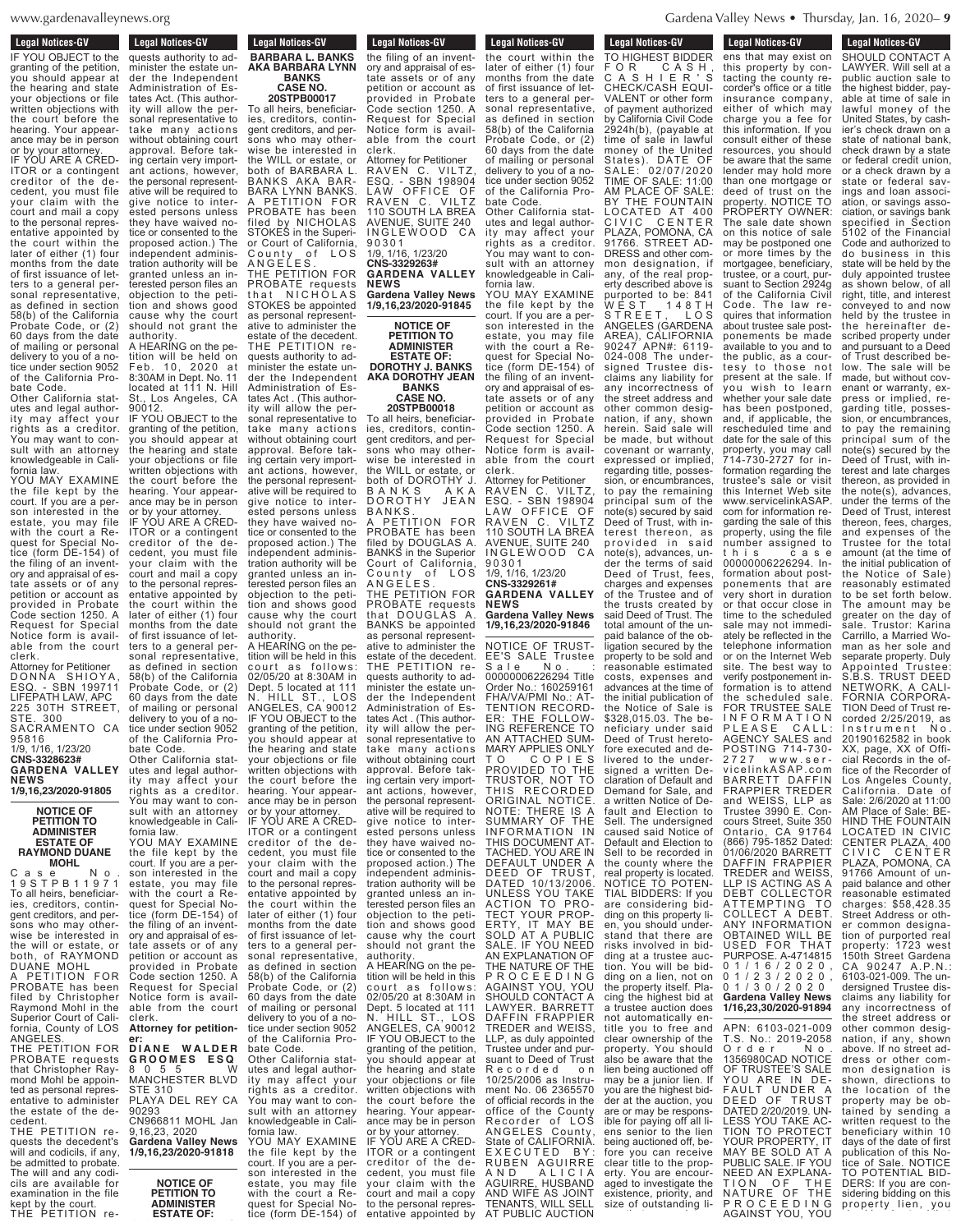### **10 –** Gardena Valley News • Thursday, Jan. 16, 2020 **www.gardenavalleynews.org** www.gardenavalleynews.org  $\cdots$ ,  $\cdots$ 10 – Gardena Valley News • Thursday, Ja  $\mathbf{B}$  can define ratio,

**Legal Notices-GV Legal Nutles-GV** should understand that there are risks involved in bidding at a trustee auction. You will be bidding on a lien, not on the property itself. Placing the highest bid at a trustee auction does not automatically entitle you to free and clear ownership of the property. You should also be aware that the lien being auctioned off may a junior lien. If you are the highest bidder at the auction, you are or may be responsible for paying off all liens senior to the lien being auctioned off, before you can receive clear title to the property. You are encouraged to investigate the existence, priority, and size of outstanding liens that may exist on this

or on the Internet Web **Legal Notices-GV** News • Thursday, la Legal Nutles-GV that may exist on this property by contacting the county recorder's office or a title insurance company, either of which may charge you a fee for this information. If you consult either of these resources, you should be aware that the same lender may hold more than one mortgage or deed of trust on the property. NOTICE TO PROPERTY OWNER: The sale date shown on this notice of sale may be postponed one or more times by the mortgagee, beneficiary, trustee, or a court, pursuant to Section 2924g of the California Civil Code. The law requires that information about trustee sale postponements be made

**Legal Notices-GV Legal Nutiles-GV** available to you and to the public, as a courtesy to those not present at the sale. If you wish to learn whether your sale date has been postponed, and, if applicable, the rescheduled time and date for the sale of this property, you may call FOR SALES INFORM-ATION, PLEASE CALL (855)986-9342, or visit this Internet Web site www.superiordefault.co m using the file number assigned to this case 2019-2058. Information about postponements that are very short in duration or that occur close in time to the scheduled sale may not immediately be reflected in the telephone information

### **NOTICE TO PUBLIC OF INTENT TO REQUEST RELEASE OF FUNDS** verify postponement in-RELEASE OF FUNDS available to you and to the public, as a cour-NOTICE TO PUBLIC OF INTENT TO REQUES NOTICE TO PUBLIC

Publication Date: January 16, 2020 Applicant/Grant Recipient: City of Gardena Attention: Administrative Services; Mary Simonell Address: 1700 W. 162nd Street City/State/Zip Code: Gardena, CA 90247 Telephone: (310) 217-9516 present at the sale. If office or a title insur- $16, 2020$ : City of Gardena Services; Mary Simonell and, if and is a positive of  $\alpha$ ena, CA 90247  $6<sub>1</sub>$ Publication Date: Janua Applicant/Grant Recipie Attention: Administrative Address: 1700 W. 162n City/State/Zip Code: Ga

#### **TO ALL INTERESTED AGENCIES, GROUPS AND PERSONS** Vi l lage, Cal ifornia, 6 AND PERSONS property, you may call TO ALL INTERESTED AGENCIES, GROU TO ALL INTERES

On or about **January 27, 2020**, the above-named Applicant/Grant Recipi-On or about <u>January 27, 2020</u>, the above-named Applicant/Grant Recipi-<br>ent ("the City of Gardena") will submit a request to the U.S. Department of Housing and Urban Development (HUD), for release of federal funds under Title I of the Housing and Community Development Act of 1974, as amended (PL 93383) to be used for the following project: the U.S. Department of e of federal funds under ment Act of 1974, as ing project: 2020, the above-name On or about <mark>January 27, 2020</mark>, the above-name<br>ent ("the City of Gardena") will submit a request lopment (HUD), for relea nd Community Devel , be used for the follo ent ("the City of Garder Housing and Urban Dev Title I of the Housing amended (PL 93383)

Residential Rebate Program/Handyworker Fix-Up Program (Project Title or Name) (Project Title or Name)<br>Provide grants to lower-income owner-occupants for minor repairs. (Purpose or Nature of Project) City of Gardena, Los Angeles County, California (Location-City, County, State of Project) \$3,000,000.00 ( A multi-year funded program) (Estimated cost of Project) minor repairs. Residential Rebate Program/Handyworker Fix-Up Provide grants to lower-income owner-occupants t ject) short in duration in duration in duration in duration in duration in duration in duration in  $\mathcal{C}(\mathcal{C})$ eles County, California ate of Project) ear funded program) ) and the reflection in the reflection in the reflection in the reflection in the reflection in the reflection in  $\mathcal{L}$ Residential Rebate Prog (Purpose or Nature of P City of Gardena, Los Ar (Location-City, County, \$3,000,000.00 ( A multi-(Estimated cost of Proje

During the program period of April 1, 2020 through March 31, 2025, the Residential Rebate Program/Handyworker Fix-Up Program will utilize Community Development Block Grant (CDBG) grant funds and CDBG Program Income, and any other source of federal, State and local funds as they may become available during the program term. The approximate amount of these funds may potentially reach \$3,000,000, of which the amount of CD-BG funds may be an estimated maximum of \$2,000,000 to provide grants to rehabilitate a maximum of 150 homes/units. od of April 1, 2020 thro am/Handyworker Fix-Up k Grant (CDBG) grant f urce of federal, State an the program term. The lly reach \$3,000,000, of mated maximum of \$2, During the program pe Residential Rebate Prog munity Development Bl Income, and any other s become available durir these funds may potent BG funds may be an ea

The activities proposed are categorically excluded under HUD regulations at 24 CFR Part 58 from National Environmental Policy Act (NEPA) requirements. An Environmental Review Record respecting the aforementioned project has been made by the City of Gardena which documents the environmental review of the project. This Environmental Review Record is on file at the above address and is available for public examination and copying, upon request. The City of Gardena will undertake the project described above with Community Development Block Grant (CDBG) funds under Title I of the Housing and Community Development Act of 1974. **PUBLIC COMMENTS** re categorically exclude ational Environmental F r the City of Gardena wł bject. This Environmenta l is available for public of Gardena will underta velopment Block Grant munity Development Ac The activities proposed at 24 CFR Part 58 from project has been made onmental review of the at the above address a upon request. The City above with Community I of the Housing and Co

Any individual, group, or agency disagreeing with this determination or wishing to comment on the project may submit written comments to Office of the City Manager (the designated office responsible for receiving and responding to comments). Comments may be submitted to the following: Clint Osorio, City Manager, 1700 W. 162nd Street, Room 112, Gardena, CA 90247. **PUBLIC COMMENTS** ıe project may submit w lesignated office respon omments may be subm' 2058 SDI-17142) **Gardena Valley News** ber assigned to this wishing to comment on of the City Manager (the sponding to comments) Osorio, City Manager,

All comments received by **January 27, 2020** will be considered by the City<br>of Gardena prior to authorizing submission of a request for release of<br>funds. Comments should specify which Notice they are addressing.<br>**RELEASE OF 1/16,23,30/2020-91916** sale may not immedi-All comments received<br>of Gardena prior to at<br>funds. Comments sho

The City of Gardena certifies to the U.S. Department of Housing and Urb-The City of Gardena certifies t<br>an Development ("HUD") that: an Development ("HUD

Clint Osorio in his capacity as City Manager consents to accept the jurisdic-<u>Clint Osorio</u> in his capacity as <u>City Manager</u> consents to accept the jurisdic-<br>tion of the Federal Courts if an action is brought to enforce responsibilities in relation to the environmental review process and that these responsibilitin relation to the environmental review process and that these responsibilit-<br>ies have been satisfied. HUD's approval of the certification satisfies its responsibilities under NEPA and related laws and authorities, and allows the sponsibilities under NEPA and related laws an<br>City of Gardena to use CDBG Program funds. tion of the Federal Cour ies have been satisfied City of Gardena to use

**OBJECTIONS TO RELEASE OF FUNDS**

HUD will accept objections to its release of funds and the City of Gardena certification for a period of fifteen days following the anticipated submission date or its actual receipt of the request (whichever is later) only if they are on one of the following bases: (a) the certification was not executed by the Certifying Officer; (b) the City of Gardena has omitted a step or failed to make a decision or finding required by HUD regulations at 24 CFR Part 58; (c) the City of Gardena has committed funds or incurred costs not authorized by 24 CFR Part 58 before approval of a release of funds by HUD; or (d) another Federal agency acting pursuant to 40 CFR Part 1504 has submitted a written finding that the project is unsatisfactory from the standpoint of environmental quality. Objections must be prepared and submitted in accordance with the required procedures (24 CFR Part 58) and shall be addressed to Faye Barnes, U.S. Department of Housing and Urban Develop-ment, 611 W. Sixth Street, Suite 800, Los Angeles, CA 90017-3127. Potential objectors should contact HUD Environmental Officer to verify the actual last day of the objection period. Suite 106, Westland and Suite 106, Westland and Suite 106, Westland and Suite 106, Westland and Suite 106, Wes HUD will accept objecti certification for a period date or its actual receip on one of the following Certifying Officer; (b) tl make a decision or findi (c) the City of Gardena ized by 24 CFR Part 58 (d) another Federal age mitted a written finding t of environmental quality cordance with the requ dressed to Faye Barnes<br>ment, 611 W. Sixth Stre tial objectors should cor

# Clint Osorio, City Manager **Gardena Valley News 1/16/2020-92189**

consented to the proposed action.) The interested person files an objection to the peti-**Legal Notices-GV** Legal Nutles-GV site. The best way to verify postponement information is to attend the scheduled sale. Date 1/2/2020. S.B.S. TRUST DEED NET-WORK, A CALIFOR-NIA CORPORATION. 31194 La Baya Drive, Suite 106, Westlake Village, California, 91362 (818)991-4600. By: Colleen Irby, Trustee Sale Officer. WE ARE ATTEMPTING TO COLLECT A DEBT, AND ANY INFORMA-TION WE OBTAIN WILL BE USED FOR THAT PURPOSE. (1/16/20, 1/23/20, 1/30/20 TS# 2019- 2058 SDI-17142)

**Gardena Valley News 1/16,23,30/2020-91916 NOTICE OF**

**PETITION TO ADMINISTER ESTATE OF: DORIS J. PEDERSON, also known as DOR-**

**IS JEAN PEDERSON, DORIS PEDERSON CASE NO.**

**20STPB00011** To all heirs, beneficiaries, creditors, contingent creditors, and persons who may otherwise be interested in the will or estate, or both, of DORIS J. PEDERSON, DORIS JEAN PEDERSON, DORIS PEDERSON. A PETITION for Probate has been filed by: DANA PEDERSON in the Superior Court of California, County of Los Angeles.

The Petition for Probate requests that DANA PEDERSON be appointed as personal representative to administer the estate of the decedent.

The petition requests authority to administer the estate under the Independent Administration of Estates Act. (This authority will allow the personal representative to take many actions without obtaining court approval. Before taking certain very important actions, however, the personal representative will be required to give notice to interested persons unless they

# **NOMINEES FOR PUBLIC OFFICE** clerk. NOMINEES FOR PUBLIC OFFICE

Notice is hereby given that the following persons Notice is hereby given that the following persons<br>have been nominated for Office of the City Council to be filled at the City of Gardena's General cil to be filled at the City of Gardena's General<br>Municipal Election to be held in the City of Gardena on the 3rd day of March 2020. The following is a list of Nominees: have been nominated fo Municipal Election to

**GINA LOPEZ ALEXANDER 9 1 9 4 9** tion and shows good Entrepreneur/Philanthropist/Designer

**MARK E. HENDERSON Incumbent** should not grant the

**WANDA LOVE** Community Leader/Businessowner **02/3/2020 at 8:30 AM, Dept. 4, 111 North Hill**

**PAULETTE C. FRANCIS Street, Los Angeles,** Teacher

**OCHUWA OGHIE** Regional Manager  $\mathbf{t}$ 

**ROY KIM Business Owner** 

**RACHEL C. JOHNSON** Retired Educator

**BEN TARZYNSKI** Deputy District Attorney the decedent, you must

/s/ MINA SEMENZA\_\_\_\_\_\_\_\_\_ MINA SEMENZA, CITY CLERK Dated: 1/16/2020 Gardena Valley News 1/16/2020-92044 /s/ MINA SEMENZA MINA SEMENZA, CITY

# **Legal Notices-GV**

bate Code. Legal Notices-GV able from the court<br>clerk. clerk. Attorney for Petitioner: Nicole R. Plottel, 466 Val lombrosa Ave.,

2882 **Gardena Valley News-1 / 1 6 , 2 3 , 3 0 / 2 0 2 0 - 9 1 9 4 9**

Chico, CA. (530) 893-

fornia law.

clerk.

#101

92841 BSC 217886

**NEWS**

**Gardena Valley News 1/16,23,30/2020-91950** NOTICE OF TRUST-EE'S SALE T.S. No.: 2019-04759 A.P.N.: 6105-013-024 NOTE: THERE IS A SUM-MARY OF THE IN-FORMATION IN THIS DOCUMENT AT-TACHED. [PURSU-ANT TO CIVIL CODE 2923.3(a), THE SUM-MARY OF INFORMA-TION REFERRED TO ABOVE IS NOT AT-TACHED TO THE RE-CORDED COPY OF THIS DOCUMENT BUT ONLY TO THE COPIES PROVIDED TO THE TRUSTOR.] YOU ARE IN DE-FAULT UNDER A DEED OF TRUST DATED 5/2/2019. UN-LESS YOU TAKE AC-TION TO PROTECT YOUR PROPERTY, IT MAY BE SOLD AT A PUBLIC SALE. IF YOU NEED AN EXPLANA-TION OF THE NATURE OF THE P R O C E E D I N G AGAINST YOU, YOU SHOULD CONTACT A LAWYER. A PUBLIC AUCTION TO THE HIGHEST BIDDER F O R C A S H , C A S H I E R ' S CHECK/CASH EQUI-VALENT or other form of payment authorized by 2424h(b), (payable at the time of sale in lawful money of the United States), will be held by the duly appointed trustee as shown below, of all right, title, and interest conveyed to and now held by the trustee in the hereinafter described property under and pursuant to a Deed of Trust described below. The sale will be made, but without covenant or warranty, expressed or implied, regarding title, possession, or encumbrances, to pay the remaining principal sum of the note(s) secured by the Deed of Trust, with in-<br>

SBN 214104

**NOTICE OF PETITION TO ADMINISTER ESTATE OF: KARL T. LEE CASE NO. 20STPB00021**

To all heirs, beneficiaries, creditors, contingent creditors, and persons who may otherwise be interested in the WILL or estate, or both of KARL T. LEE. A PETITION FOR PROBATE has been filed by CYNTHIA LEE in the Superior Court of California, County of LOS ANGELES. THE PETITION FOR PROBATE requests that CYNTHIA LEE be

appointed as personal representative to administer the estate of the decedent THE PETITION re-

quests the decedent's WILL and codicils, if any, be admitted to probate. The WILL and any codicils are available for examination in the file kept by the court.

THE PETITION requests authority to administer the estate under the Independent Administration of Estates Act . (This authority will allow the peronal representative to take many actions without obtaining court approval. Before takcertain very important actions, however, the personal representative will be required to give notice to interested persons unless they have waived notice or consented to the proposed action.) The independent administration authority will be granted unless an interested person files an objection to the petition and shows good cause why the court should not grant the authority. A HEARING on the pe-

tition will be held in this court as follows: 02/03/20 at 8:30AM in Dept. 67 located at 111 N. HILL ST., LOS ANGELES, CA 90012 IF YOU OBJECT to the granting of the petition, you should appear at the hearing and state your objections or file written objections with the court before the hearing. Your appearance may be in person

or by your attorney. IF YOU ARE A CRED-ITOR or a contingent creditor of the decedent, you must file your claim with the court and mail a copy to the personal representative appointed by the court within the later of either (1) four months from the date of first issuance of letters to a general personal representative, as defined in section 58(b) of the California Probate Code, or (2) 60 days from the date of mailing or personal delivery to you of a no-

denavalleynews.org www.gardenavalleynews.org

**Legal Notices-GV Legal Nutries-GV** terest and late charges thereon, as provided in the note(s), advances, under the terms of the Deed of Trust, interest thereon, fees, charges and expenses of the Trustee for the total amount (at the time of the initial publication of the Notice of Sale) reasonably estimated to be set forth below. The amount may be greater on the day of sale. Trustor: VISION ADELANTE, A CALI-FORNIA CORPORA-TION Duly Appointed Trustee: Entra Default Solutions, LLC 1355 Willow Way, Suite 115, Concord, California 94520 Phone: (925) 272-4993 Deed of Trust Recorded Erricht Recorded<br>5/13/2019 as Instrument No. 20190435106 in book , page of Official Records in the office of the Recorder of Los Angeles County, California, Date of Sale: 2/7/2020 at 11:00 AM Place of Sale: By **Legal Notices-GV**  $\ldots \ldots$ <sub>o</sub>. Legal Nutrices-GV tice under section 9052 of the California Pro-Other California statutes and legal authority may affect your rights as a creditor. You may want to consult with an attorney knowledgeable in Cali-YOU MAY EXAMINE the file kept by the court. If you are a person interested in the estate, you may file with the court a Request for Special Notice (form DE-154) of the filing of an inventory and appraisal of estate assets or of any petition or account as provided in Probate Code section 1250. A Request for Special Notice form is available from the court Attorney for Petitioner JEROME S. SNYDER - LAW OFFICE OF JEROME SNYDER 12881 KNOTT ST. GARDEN GROVE CA 1/16, 1/23, 1/30/20 **CNS-3330207# GARDENA VALLEY**

the fountain located at 400 Civic Center Plaza, Pomona, CA 91766 Amount of unpaid balance and other charges: \$651,476.80 Street Address or other common designation of real property: 1527 AND 1529 WEST 160TH STREET GARDENA, CA 90247 to be sold: A.P.N.: 6105-013-024 The undersigned Trustee disclaims any liability for any incorrectness of the street address or other common designation, if any, shown above. We are attempting to collect a debt and any information we obtain will be used for that purpose. NOTICE TO POTENTIAL BID-DERS: If you are considering bidding on this property lien, you should understand that there are risks involved in bidding at a trustee auction. You will be bidding on a lien, not on the property itself. Placing the highest bid at a trustee auction does not automatically entitle you to free and clear ownership of the property. You should also be aware that the lien being auctioned off may be a junior lien. If you are the highest bidder at the auction, you are or may be responsible for paying off all liens senior to the lien being auctioned off, before you can receive clear title to the property. You are encouraged to investigate the existence, priority, and size of outstanding liens that may exist on this property by contacting the county recorder's office or a title insurance company, either of which may charge of which may charge<br>you a fee for this information. If you consult either of these resources, you should be aware that the same lender may hold more than one mortgage or deed of trust on the property. NOTICE TO PROPERTY OWNER: The sale date shown on this notice of sale may be postponed one<br>or more times by the

mortgagee, beneficiary,

# cause why the court should not grant the authority. A hearing on the petition will be held in this c o u rt a s f o l l o w s : **02/3/2020 at 8:30 AM, Dept. 4, 111 North Hill Street, Los Angeles, CA 90012.** If you object to the granting of the petition,

**Legal Notices-GV** Legal Nutrices-GV persons unless they have waived notice or

dependent administration authority will be granted unless an in-

tion and shows good

you should appear at the hearing and state your objections or file written objections with the court before the hearing. Your appearance may be in person or by your attorney.

If you are a creditor or a contingent creditor of the decedent, you must file your claim with the court and mail a copy to the personal representative appointed by the court within the later of either (1) four months from the date of first issuance of letters to a general personal representative, as defined in section 58(b) of the California Probate Code, or (2) 60 days from the date of mailing or personal delivery to you of a notice under section 9052 of the California Probate Code. Other California statutes and legal authority may affect your rights as a creditor. You may want to

ney knowledgeable in You may examine the file kept by the court. If you are a person interested in the estate, you may file with the court a Request for Special Notice (form DE-154) of the filing of an inventory and appraisal of estate assets or of any petition or account as provided in Probate Code section 1250. A Request for Special Notice form is avail-

able from the court

consult with an attor-California law.